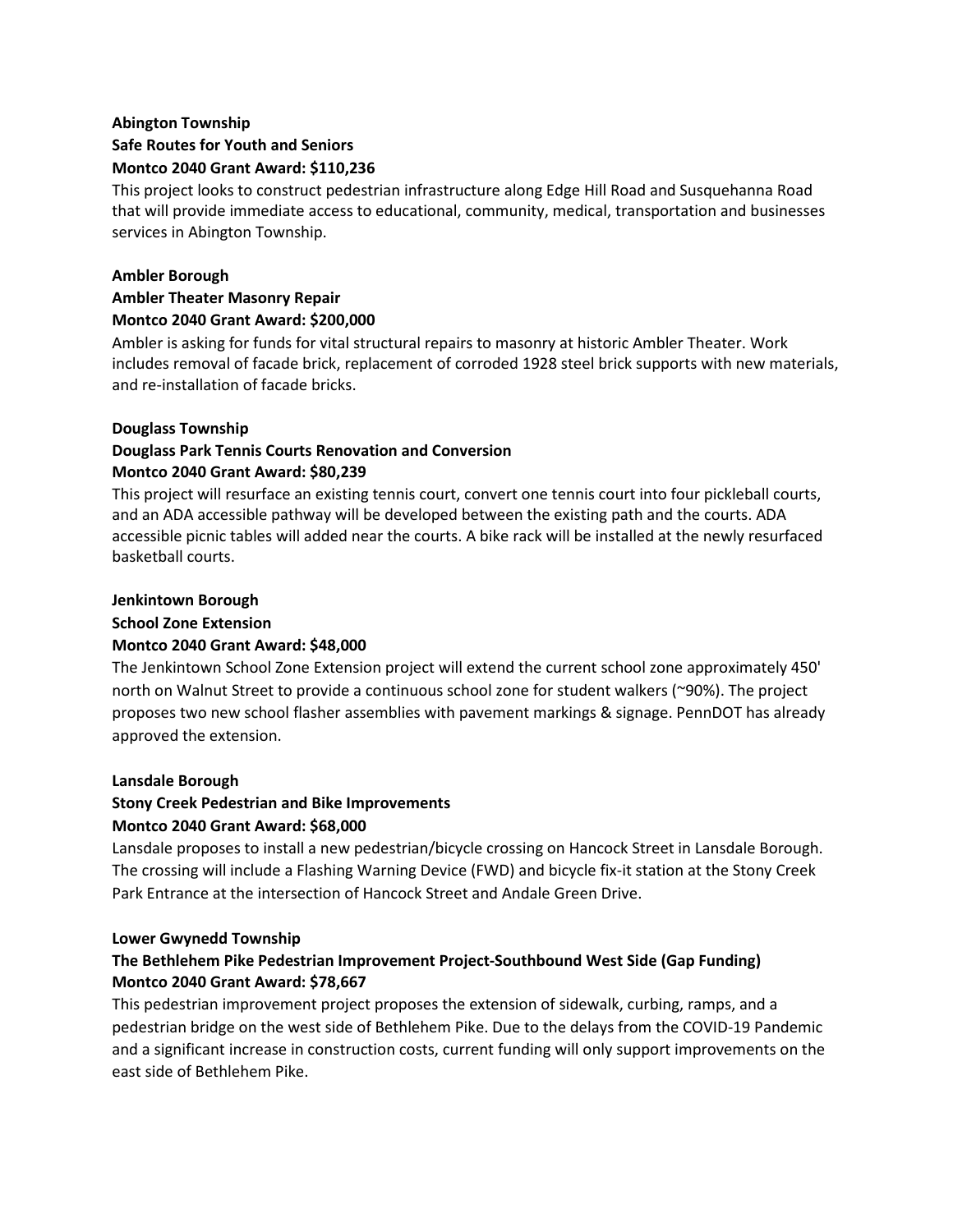# **Perkiomen Township Perkiomen Creek Tributary Restoration Project Montco 2040 Grant Award: \$200,000**

Perkiomen seeks to restore a section of an unnamed tributary to the Perkiomen Creek (as much as possible) to its original location. This restoration will result in a reduction in sedimentation, stabilization of the streambank, and reduce stream degradation.

### **Pottstown Borough**

# **Riverfront Park Streambank Stabilization and Bridge Restoration Montco 2040 Grant Award: \$200,000**

The streambank stabilization will repair the streambank, improve the riparian buffer, and make repairs to the pedestrian bridge which will avoid the bridge becoming unsafe for users of the Schuylkill River Trail.

## **Springfield Township**

**Cisco Park Improvements**

## **Montco 2040 Grant Award: \$130,000**

Springfield Township's Cisco Park Improvement Project will implement improved erosion controls and earthwork, construct ADA parking/walkway, add park amenities (i.e. benches, trash cans, and a pavilion), and undertake landscaping improvements in preparation for the replacement of the existing playground structures (which is to be funded by previously awarded State Grants).

### **Trappe Borough**

#### **Trappe Borough Hall Raingarden & Stormwater Playground Montco 2040 Grant Award: \$162,000**

A new rain garden is proposed for installation behind Borough Hall, in the middle of a new ADA ramp (under construction) to the building, as well as a stormwater playground.

### **Upper Dublin Township Greater Fort Washington District Zip Ramp Montco 2040 Grant Award: \$200,000**

This project will construct a new off-ramp from the PA Turnpike Fort Washington Interchange with direct access into the Greater Fort Washington District at Commerce Drive. This new Zip Ramp is one of seven locations included in the County's PA Turnpike Corridor Reinvestment Study.

## **Upper Gwynedd Township Haines Run Streambank Restoration - Phase I Montco 2040 Grant Award: \$200,000**

Upper Gwynedd is proposing to construct streambank stabilization measures along Haines Run. The project also includes the construction of one (1) stormwater detention basin and regrading of drainage areas.

**Upper Merion Township First Avenue Linear Park - Phase 3 Montco 2040 Grant Award: \$200,000**